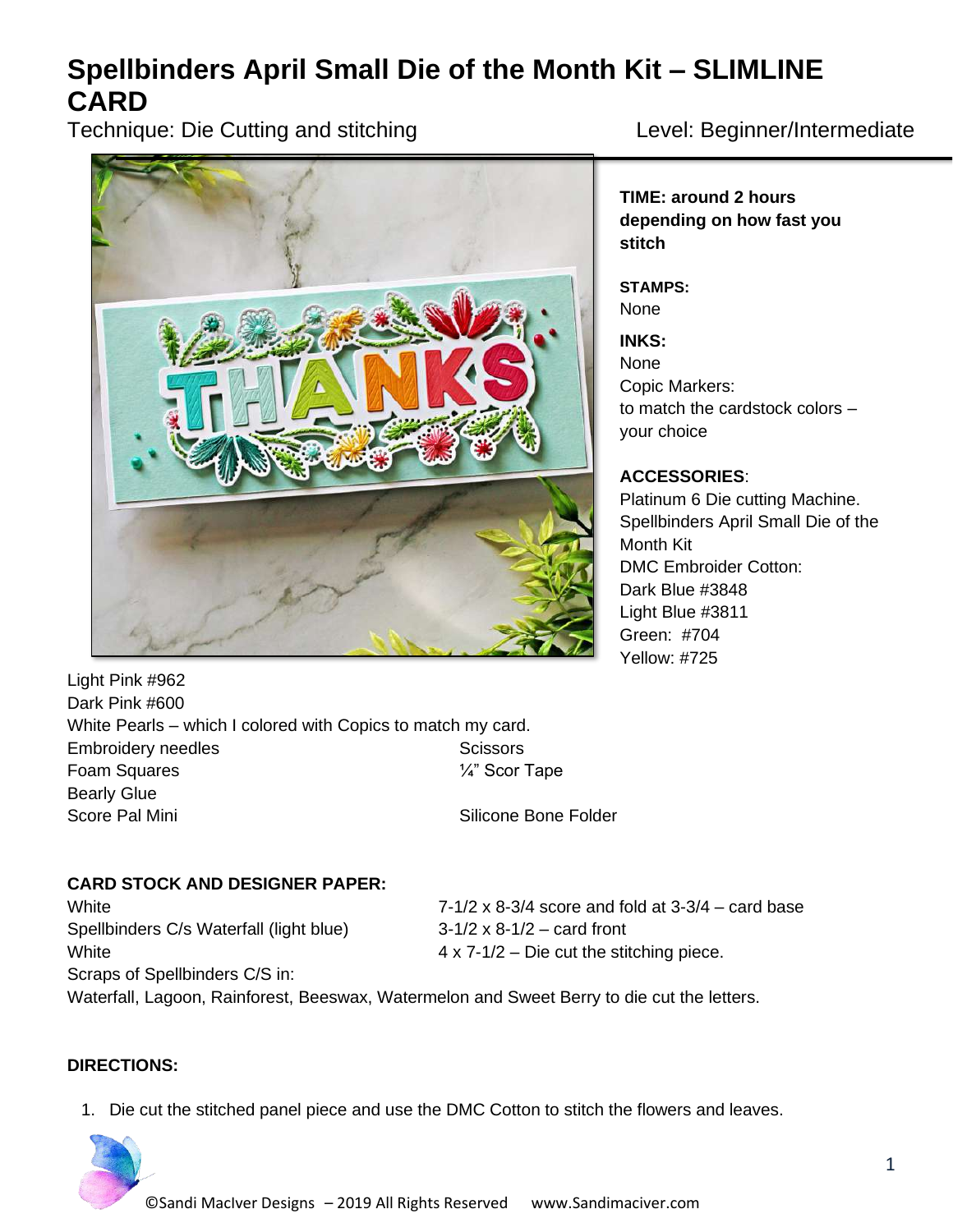- 2. Die cut the rainbow of letters from the small scraps of colored card stock and use the Bearly glue to attach them to the center of the stitched panel.
- 3. Score and fold the card base and then attach the card front using the score tape.
- 4. Use foam squares to attach the stitched panel to the center front of the card.
- 5. Use Copic markers to color some white pearls to coordinate with the flowers and use them to embellish the centers and the side panels of the card.

# **Happy Stamping**





**Small Die of the Month Membership -...**

[ **[SPL](https://ldli.co/e/jn9jzp)** ]



**Large Die of the Month Membership -...**

[ **[SPL](https://ldli.co/e/g9rmlj)** ]



**Rainforest Color Essentials Cardstock...**

[ **[SPL](https://ldli.co/e/yd425k)** ]



**Lagoon Color Essentials Cardstock...**





**Watermelon Fusion 8.5 x 11 Cardstock**





**Waterfall Color Essentials Cardstock...**

[ **[SPL](https://ldli.co/e/rmpke1)** ]



**Beeswax Color Essentials Cardstock...**





**Sweet Berry 8.5 x 11 Cardstock**

[ **[SPL](https://ldli.co/e/o23d61)** ]

**White Cardstock 8 1/2" x 11 - 25 pack**

[ **[SPL](https://ldli.co/e/10kz57)** ]